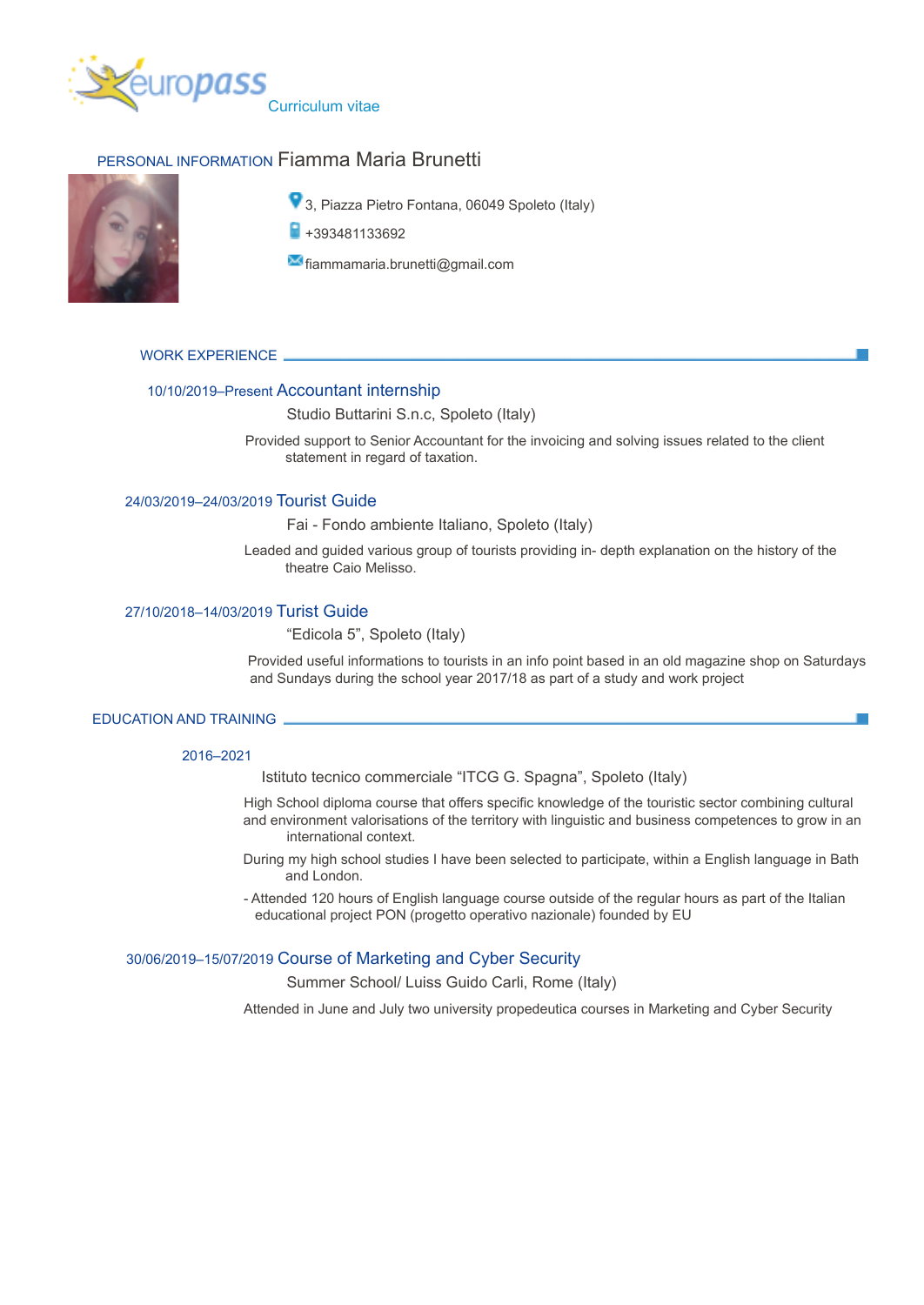13/11/19 © European Union, 2002-2019 | http://europass.cedefop.europa.eu Page 1 / 2 Curriculum vitae Fiamma Maria Brunetti

PERSONAL SKILLS

Mother tongue(s) Italian

|         | <b>SPEAKING</b>       |                      |
|---------|-----------------------|----------------------|
| Reading | Spoken<br>interaction | Spoken<br>production |

Foreign language(s) UNDERSTANDING WRITING Listening

English B2 B2 B2 B2 B2 French B2 B2 B2 B2 B2

DELF - A2 (2016)

Spanish B2 B2 B2 B2 B2

Levels: A1 and A2: Basic user - B1 and B2: Independent user - C1 and C2: Proficient user Common European Framework of Reference for Languages

Communication skills Pubilic speaking, public relations

Organisational / managerial skills Teamwork, leadership

Digital skills SELF-ASSESSMENT

Information processing

Proficient us Problem solving

Proficient user Proficient user

 $\blacksquare$ 

Digital skills - Self-assessment grid

Other skills First classified in the Italian Chanpionship for Roller Figure Skating category 2013/2018

Communicati

Attended ski courses at Skischule Speikboden Ahrntal in Sudtirol, Alto Adige and participed to several ski competitions with achieving several placement in the first three classified.

ADDITIONAL INFORMATION

Autorizzo il trattamento dei miei dati personali ai sensi del GDPR (Regolamento UE 2016/679) e del Decreto Legislativo 30/6/2003, n. 196 Codice in materia di protezione dei dati personali.